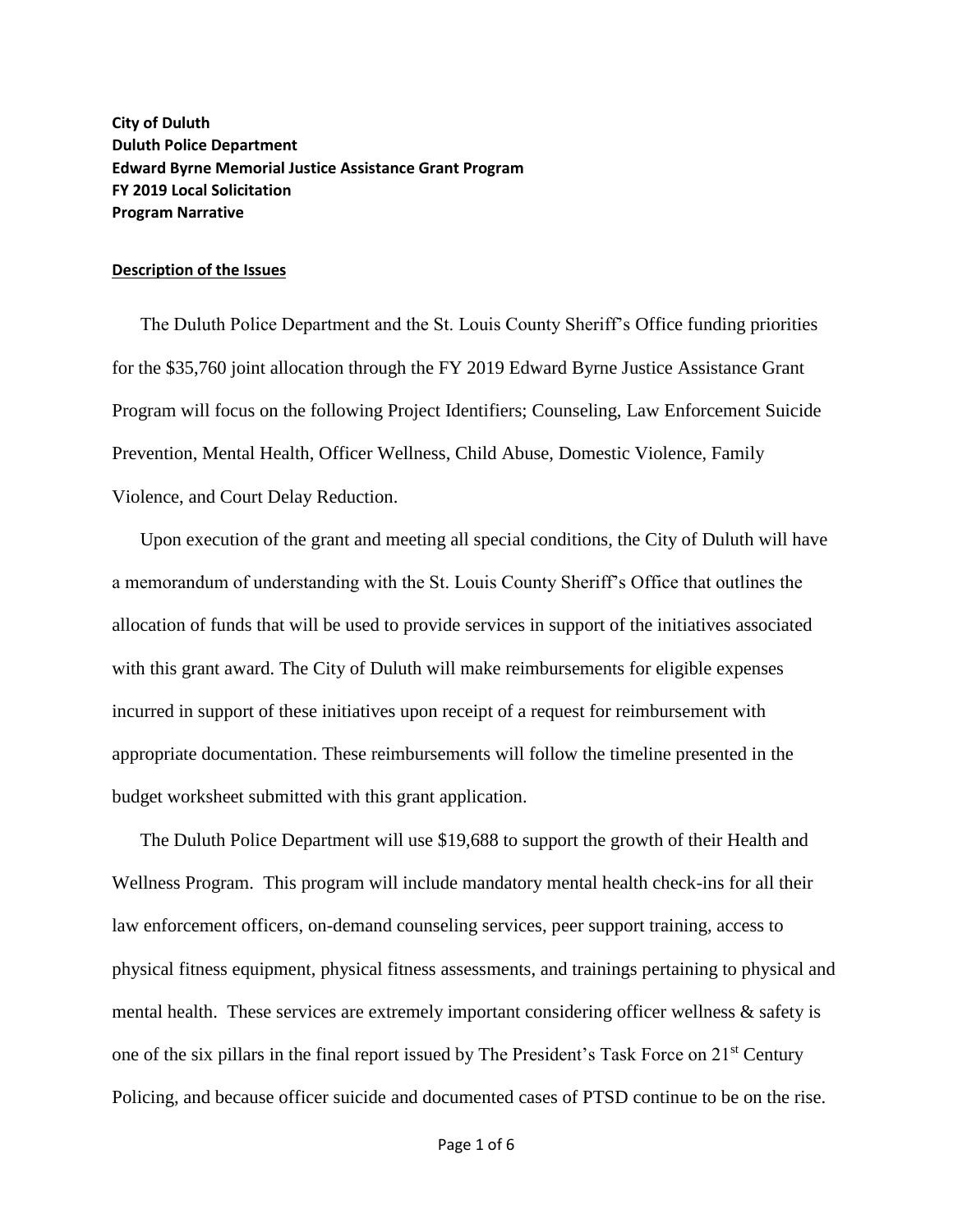The growth of Duluth Police Department's Health and Wellness Program will help ensure that their officers are both physically and mentally well, as this is not only vital to their own safety, but also helps them be more ready to perform, survive, and be resilient in the face of the demanding duties of their profession.

The Duluth Police Department will also dedicate \$1,072 toward achieving full compliance with the FBI's NIBRS data submission requirements under the UCR Program as per the FY 2019 BJA requirement.

The Duluth Police Department and St. Louis County Sheriff's Office will jointly appropriate \$5,000 to the Domestic Abuse Intervention Program (DAIP), Duluth Family Visitation Center. The mission of DAIP is to end violence against women. The Duluth Family Visitation Center is a life-saving intervention created to provide ongoing safety for victims of domestic violence and their children after separation from their abuser; which is a perilous time when violence frequently escalates. The services they provide are critical to the safety of mothers who have left abusive relationships. DAIP was the first in Minnesota and one of the first in the country to develop a supervised visitation and safe exchange center. They will use their allotment to pay the salary for a part-time advocate at 7 hours per week with no benefits to provide support services to victims of domestic violence.

The Duluth Police Department and St. Louis County Sheriff's Office will jointly appropriate \$5,000 to First Witness Child Advocacy Center. First Witness in Duluth, Minnesota is an accredited member of the National Children's Alliance. They provide forensic interview training to professionals in law, law enforcement, child protection, and the judiciary on how to conduct child-friendly, non-traumatic, forensic interview of children who are alleged victims of sexual abuse. First Witness is also a Child Abuse Resource Center serving children and their families.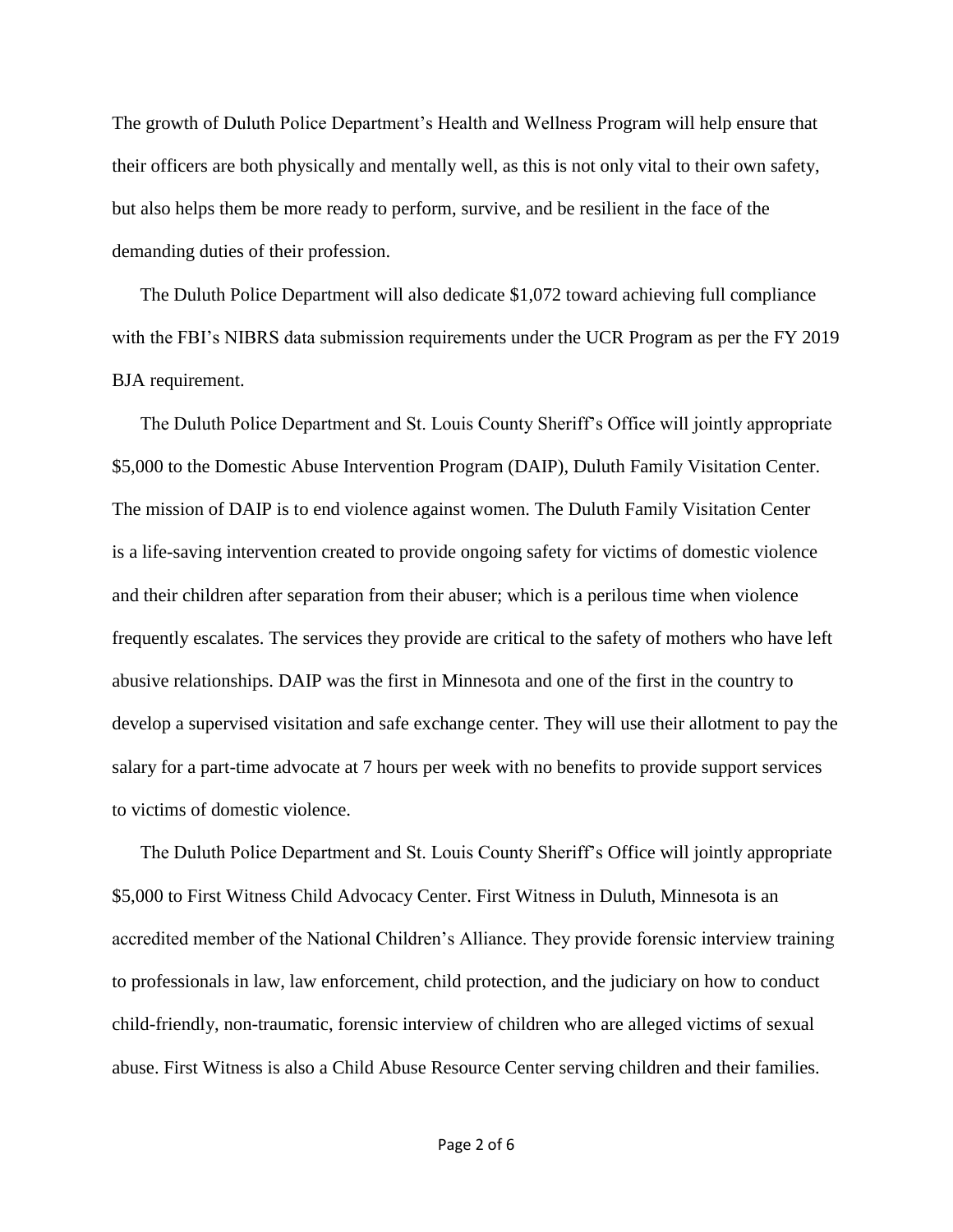They will use their allotment for computer/internet fees, copier equipment fees, and their forensic interview service fees.

The Duluth Police Department and St. Louis County Sheriff's Office will jointly appropriate \$5,000 to South St. Louis County DWI Court. South St. Louis County DWI Court guides DWI offenders identified as alcohol-addicted into treatment under intensive judicial supervision that reduces alcohol dependence, reduces recidivism, improves public safety and improves the quality of life for them and their families. The South St. Louis County DWI Court recidivism rate is under 2.94%, compared to a recidivism rate of up to 35% for offenders who do enter a DWI Court. The South St. Louis County Court's graduation rate is 93.68%, which is the among the highest graduation rates in the State of Minnesota. South St. Louis County DWI Court will use their allocation for purchasing supplies: Urine Analysis Test Kits. The kits are necessary to prove participants are following program protocol and help reward them for their successes.

St. Louis County has been certified as NIBRS compliant, and therefore ask that the set-aside requirement be waived.

## **Project Design and Implementation**

In 2016, the Duluth Police Department conducted an internal Strength, Weaknesses, Opportunities, and Threats (SWOT) analysis. This was conducted in order to help prioritize agency needs. A formal strategic planning process followed the SWOT. The strategic planning included all department sworn and civilian personnel for information gathering. It also included a community survey where citizens were asked a variety of questions to ascertain their satisfaction with the police department. In addition, numerous focus groups were conducted,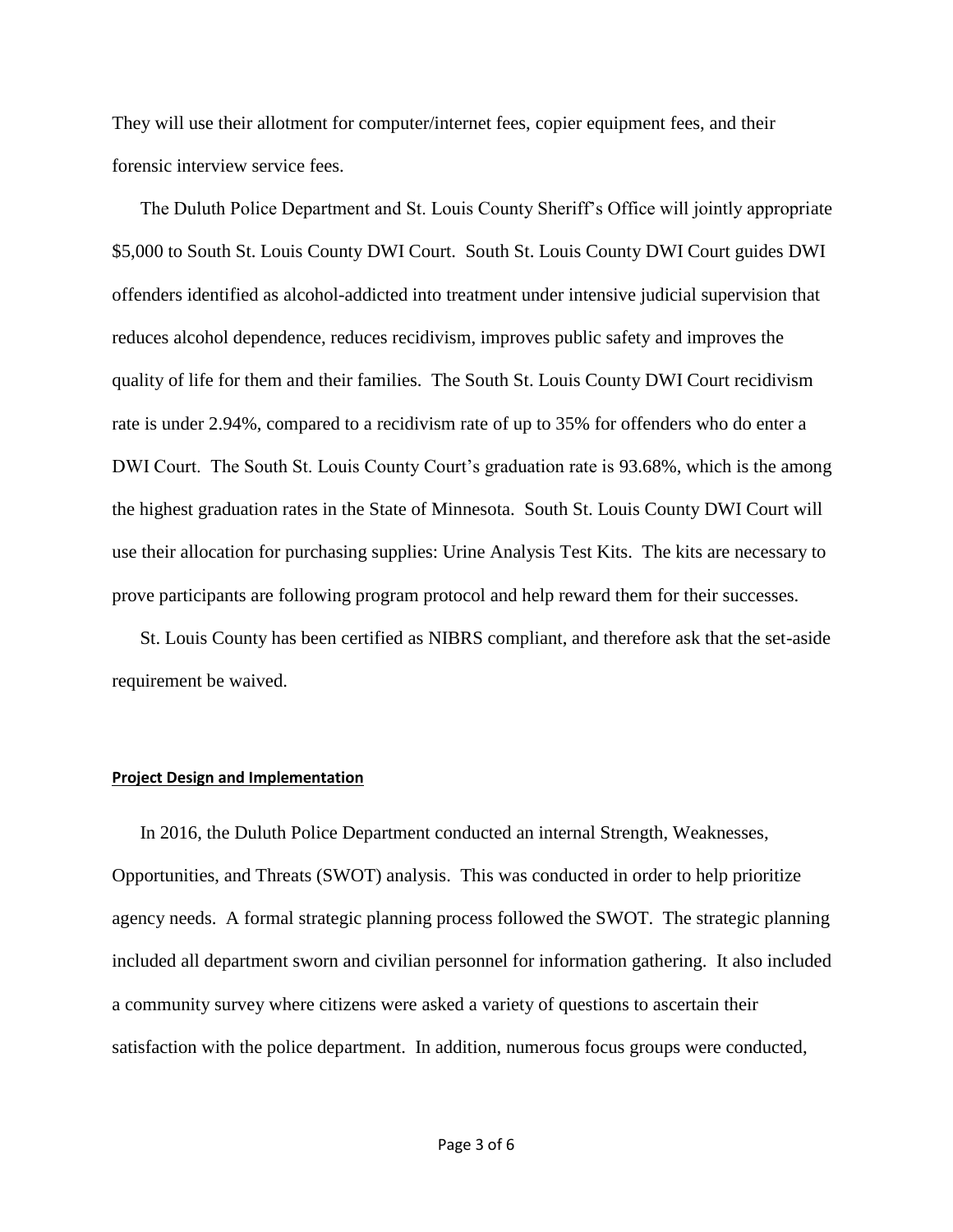with over 250 participants, to further engage the community and assess what their needs were and what they felt the department's needs were.

With the assistance of an independent professional planning moderator, a strategic plan was developed in early 2017, and department goals were identified for implementation over the next three to five years. One of the goals of the plan was to commit to Professional Development and Employee Wellness, which included a desired outcome of implementing four new employeedriven stress reduction opportunities. This goal was further defined in a March 2019 update to the strategic plan, with the inclusion of an annual mental health and well-being check-in being something that the department was striving towards.

Domestic Abuse Intervention Program and First Witness Child Advocacy Center are organizations that are built upon large multidisciplinary teams of community professionals that include law enforcement, social workers, doctors, therapists, advocates, prosecutors, and the public defender's office. The work that these organizations do within the community are exemplary and they have long-standing positive relationships with the Duluth Police Department and the St. Louis County Sheriff's Office. These service providers offer high quality consistent responses to victims and survivors of crime and address the entire scope of victim advocacy that includes investigative services, offering safe harbors, providing referrals, and affording opportunities to heal from abuse.

South St. Louis County DWI Court is one of the specialty treatment courts in St. Louis County. Treatment courts represent a shift in the way courts are handling certain offenders and working with key stakeholders in the justice system. In this approach, the court works closely with prosecutors, public defenders, probation officers, social workers, and other justice system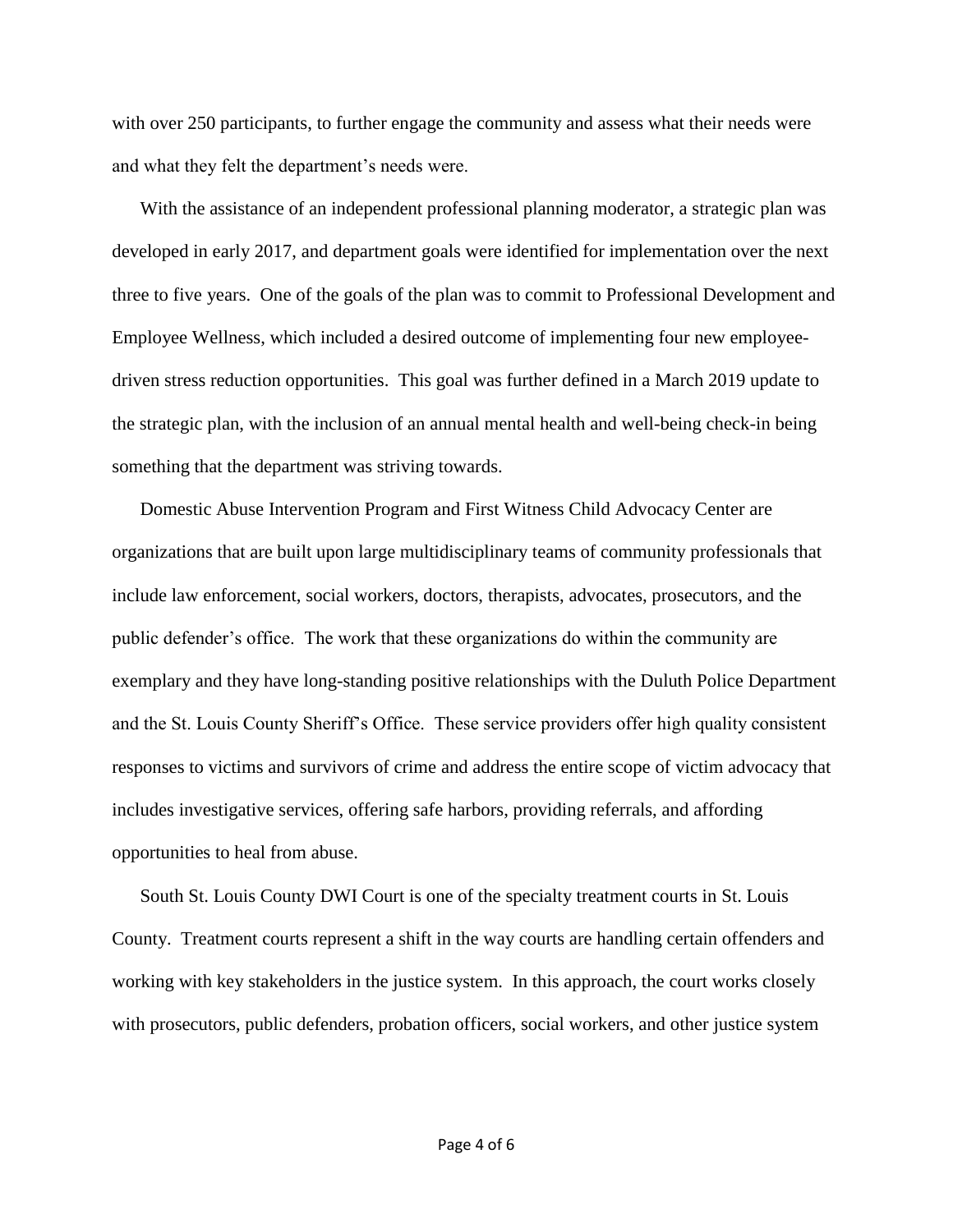partners to develop a strategy that will guide an offender into completing a treatment program and abstaining from repeating the behaviors that brought them to court.

The investment into the funding strategies and priorities for the City of Duluth FY 2019 Justice Assistance Grant program is based on identified gaps in the need for resources for criminal justice purposes within our community. It is grounded in evidence-based practices geared toward ensuring that community stakeholders have the resources they need to effectively reduce, prevent, and respond to crime.

## **Capabilities and Competencies**

The Duluth Police Department teams with numerous government entities and law enforcement partners. The department works with a Civilian Review Board (CRB) when making decisions that affect department policy. The CRB has held symposiums on department recruitment and retention efforts. They conduct outreach to the community as one of the resources for complaints and concerns about department policy. The CRB participated in the strategic planning process and helped steer the decision to conduct department-wide implicit bias training. They fully support a well-trained multi-functional police department that serves and communicates with the community and maintains the safety of its officers and citizens.

The Duluth Police Department has command and control of the Lake Superior Drug and Violent Crime Task Force. This unit, which is comprised of St. Louis County and other local and federal officers, targets violent offenders, and investigates individuals involved in drug trafficking, illegal firearms, and human trafficking.

The Duluth Police Department and St. Louis County also partner with numerous nongovernment organizations to improve the safety of our community. These include the Duluth